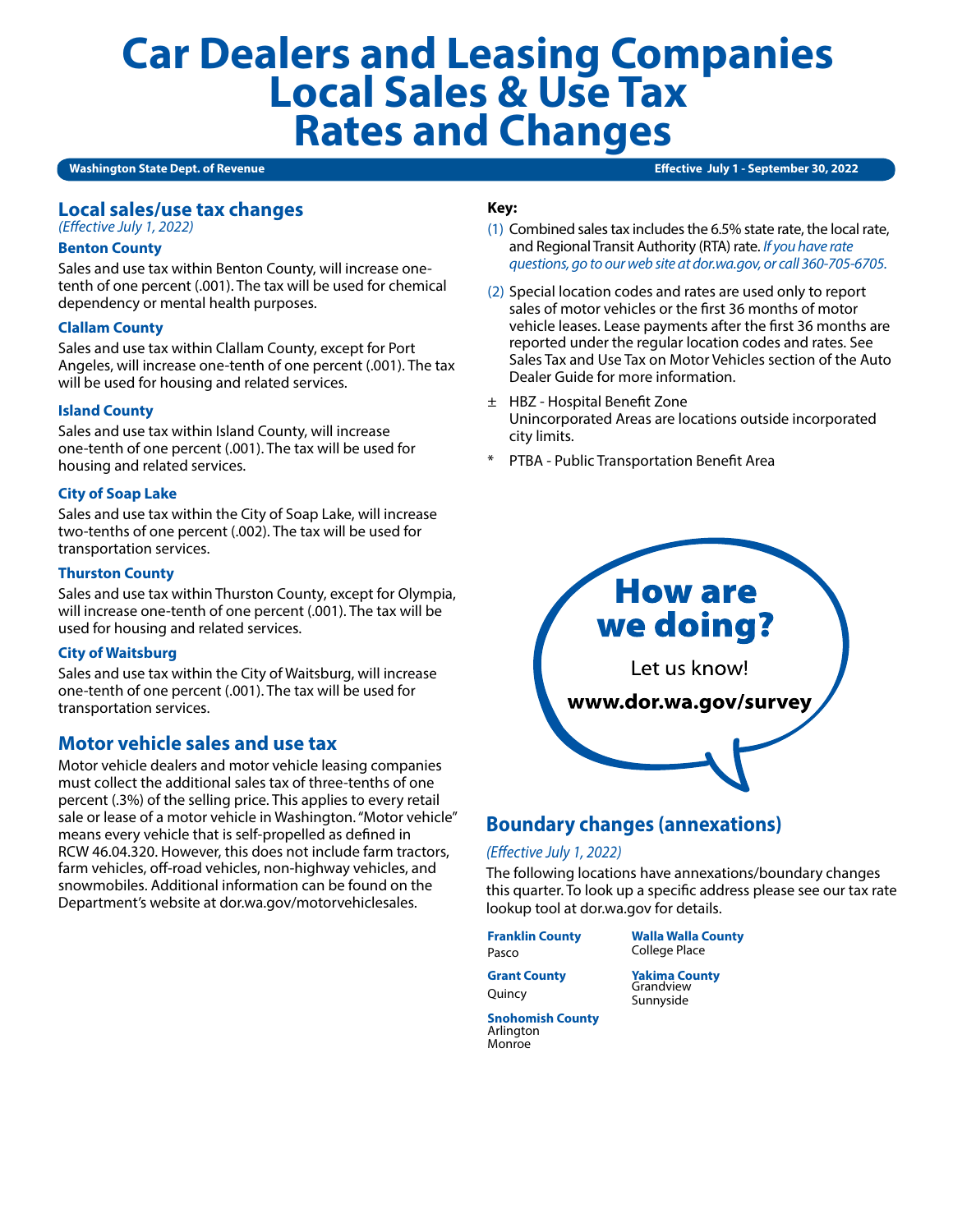

# **Car dealers and leasing companies local sales and use tax rates**

**Tax changes are blue and bolded**

Effective July 1 - September 30, 2022 (We update tax rates every quarter. Please visit dor.wa.gov for current rates.) Note: For footnote information, please see the bottom of page 6.

| <b>Location</b>                 |           |      |      |                   |                      | <b>Sales/Use Tax</b> |                                    | <b>Location</b>               |           |      |                   |      |                      | <b>Sales/Use Tax</b>               |      |  |  |
|---------------------------------|-----------|------|------|-------------------|----------------------|----------------------|------------------------------------|-------------------------------|-----------|------|-------------------|------|----------------------|------------------------------------|------|--|--|
| <b>County/City</b>              | Loc. Code |      |      | <b>Local Rate</b> | <b>State</b><br>Rate |                      | <b>Combined Sales</b><br>Tax $(1)$ | <b>County/City</b>            | Loc. Code |      | <b>Local Rate</b> |      | <b>State</b><br>Rate | <b>Combined Sales</b><br>Tax $(1)$ |      |  |  |
| <b>ADAMS</b>                    |           | (2)  |      | (2)               |                      |                      | (2)                                | <b>COLUMBIA</b>               |           |      |                   |      |                      |                                    |      |  |  |
| Unincorp. Areas                 | 0100      | 0150 | .015 | .012              | .065                 | .080                 | .077                               | Unincorp. Areas               | 0700      |      | .017              |      | .065                 | .082                               |      |  |  |
|                                 | 0101      | 0151 | .015 | .012              | .065                 | .080                 | .077                               |                               | 0701      | .019 |                   |      | .065                 | .084                               |      |  |  |
|                                 | 0102      | 0152 | .015 | .012              | .065                 | .080                 | .077                               |                               | 0702      |      | .017              |      | .065                 |                                    | .082 |  |  |
|                                 | 0103      | 0153 | .017 | .014              | .065                 | .082                 | .079                               | <b>COWLITZ</b>                |           | (2)  |                   | (2)  |                      |                                    | (2)  |  |  |
|                                 | 0104      | 0154 | .015 | .012              | .065                 | .080                 | .077                               |                               | 0800      |      | .013              |      | .065                 | .078                               |      |  |  |
|                                 | 0105      | 0155 | .015 | .012              | .065                 | .080                 | .077                               |                               | 0801      |      | .015              |      | .065                 | .080                               |      |  |  |
| <b>ASOTIN</b>                   |           | (2)  |      | (2)               |                      |                      | (2)                                |                               | 0802      | 0862 | .014              | .013 | .065                 | .079                               | .078 |  |  |
|                                 | 0200      | 0250 | .015 | .012              | .065                 | .080                 | .077                               |                               | 0803      |      | .016              |      | .065                 | .081                               |      |  |  |
|                                 | 0201      | 0251 | .015 | .012              | .065                 | .080                 | .077                               |                               | 0804      |      | .016              |      | .065                 | .081                               |      |  |  |
|                                 | 0202      | 0252 | .017 | .014              | .065                 | .082                 | .079                               |                               | 0805      | 0865 | .014              | .013 | .065                 | .079                               | .078 |  |  |
| <b>BENTON</b><br>(Eff. 7/1/22)  |           | (2)  |      | (2)               |                      |                      | (2)                                | <b>DOUGLAS</b>                |           |      |                   |      |                      |                                    |      |  |  |
| Unincorp. Areas                 | 0300      | 0350 | .016 | .013              | .065                 | .081                 | .078                               |                               | 0900      |      |                   | .013 | .065                 |                                    | .078 |  |  |
| <b>Unincorp. PTBA* </b>         | 0333      | 0383 | .022 | .019              | .065                 | .087                 | .084                               |                               | 0909      |      |                   | .018 | .065                 | .083                               |      |  |  |
| <b>Benton City </b>             | 0301      | 0351 | .022 | .019              | .065                 | .087                 | .084                               |                               | 0901      |      | .012              |      | .065                 | .077                               |      |  |  |
| Kennewick                       | 0302      | 0352 | .022 | .019              | .065                 | .087                 | .084                               | East Wenatchee                | 0902      |      | .019              |      | .065                 | .084                               |      |  |  |
|                                 | 0303      | 0353 | .022 | .019              | .065                 | .087                 | .084                               |                               | 0903      |      | .012              |      | .065                 | .077                               |      |  |  |
| Richland                        | 0304      | 0354 | .022 | .019              | .065                 | .087                 | .084                               |                               | 0904      |      | .018              |      | .065                 | .083                               |      |  |  |
| West Richland                   | 0305      | 0355 | .022 | .019              | .065                 | .087                 | .084                               |                               | 0905      |      |                   | .018 | .065                 |                                    | .083 |  |  |
| <b>CHELAN</b>                   |           | (2)  |      | (2)               |                      |                      | (2)                                | <b>FERRY</b>                  |           | (2)  |                   | (2)  |                      |                                    | (2)  |  |  |
| Unincorp. Areas                 | 0400      |      | .018 |                   | .065                 | .083                 |                                    |                               | 1000      | 1050 | .015              | .012 | .065                 | .080                               | .077 |  |  |
|                                 | 0401      |      | .018 |                   | .065                 | .083                 |                                    |                               | 1001      | 1051 | .015              | .012 | .065                 | .080                               | .077 |  |  |
|                                 | 0402      |      | .018 |                   | .065                 | .083                 |                                    | <b>FRANKLIN</b>               |           | (2)  |                   | (2)  |                      |                                    | (2)  |  |  |
|                                 | 0403      |      | .018 |                   | .065                 | .083                 |                                    |                               | 1100      | 1150 | .016              | .013 | .065                 | .081                               | .078 |  |  |
|                                 | 0404      | 0454 | .020 | .019              | .065                 | .085                 | .084                               | Unincorp. PTBA*               | 1111      | 1161 | .022              | .019 | .065                 | .087                               | .084 |  |  |
|                                 | 0405      |      | .021 |                   | .065                 | .086                 |                                    |                               | 1101      | 1151 | .018              | .015 | .065                 | .083                               | .080 |  |  |
| <b>CLALLAM</b><br>(Eff. 7/1/22) |           | (2)  |      | (2)               |                      |                      | (2)                                |                               | 1102      | 1152 | .016              | .013 | .065                 | .081                               | .078 |  |  |
| Unincorp. Areas                 | 0500      |      | .021 |                   | .065                 | .086                 |                                    |                               | 1103      | 1153 | .016              | .013 | .065                 | .081                               | .078 |  |  |
|                                 | 0501      |      | .021 |                   | .065                 | .086                 |                                    |                               | 1104      | 1154 | .022              | .019 | .065                 | .087                               | .084 |  |  |
|                                 | 0502      |      | .023 |                   | .065                 | .088                 |                                    | <b>GARFIELD</b>               |           |      |                   |      |                      |                                    |      |  |  |
|                                 | 0503      | 0563 | .024 | .023              | .065                 | .089                 | .088                               |                               | 1200      |      |                   | .014 | .065                 |                                    | .079 |  |  |
| <b>CLARK</b>                    |           |      |      |                   |                      |                      |                                    |                               | 1201      |      |                   | .014 | .065                 |                                    | .079 |  |  |
|                                 | 0600      |      |      | .012              | .065                 |                      | .077                               | (Eff. 7/1/22)<br><b>GRANT</b> |           | (2)  |                   | (2)  |                      |                                    | (2)  |  |  |
| Unincorp. PTBA*                 | 0666      |      |      | .019              | .065                 |                      | .084                               | Unincorp. Areas               | 1300      | 1350 | .017              | .014 | .065                 | .082                               | .079 |  |  |
| Cowlitz Tribe - Unincorp.       | 0609      |      |      | .012              | .065                 |                      | .077                               |                               | 1301      | 1351 | .017              | .014 | .065                 | .082                               | .079 |  |  |
| Battle Ground                   | 0601      |      |      | .019              | .065                 |                      | .084                               |                               | 1302      | 1352 | .017              | .014 | .065                 | .082                               | .079 |  |  |
|                                 | 0602      |      |      | .019              | .065                 |                      | .084                               |                               | 1303      | 1353 | .019              | .016 | .065                 | .084                               | .081 |  |  |
|                                 | 0603      |      |      | .019              | .065                 |                      | .084                               |                               | 1304      | 1354 | .019              | .016 | .065                 | .084                               | .081 |  |  |
| Cowlitz Tribe - La Center       | 0611      |      |      | .019              | .065                 |                      | .084                               |                               | 1305      | 1355 | .019              | .016 | .065                 | .084                               | .081 |  |  |
|                                 | 0604      |      |      | .021              | .065                 |                      | .086                               |                               | 1306      | 1356 | .017              | .014 | .065                 | .082                               | .079 |  |  |
|                                 | 0605      |      |      | .020              | .065                 |                      | .085                               |                               | 1307      | 1357 | .017              | .014 | .065                 | .082                               | .079 |  |  |
|                                 | 0606      |      |      | .019              | .065                 |                      | .084                               |                               | 1308      | 1358 | .019              | .016 | .065                 | .084                               | .081 |  |  |
|                                 | 0607      |      |      | .019              | .065                 |                      | .084                               |                               | 1309      | 1359 | .019              | .016 | .065                 | .084                               | .081 |  |  |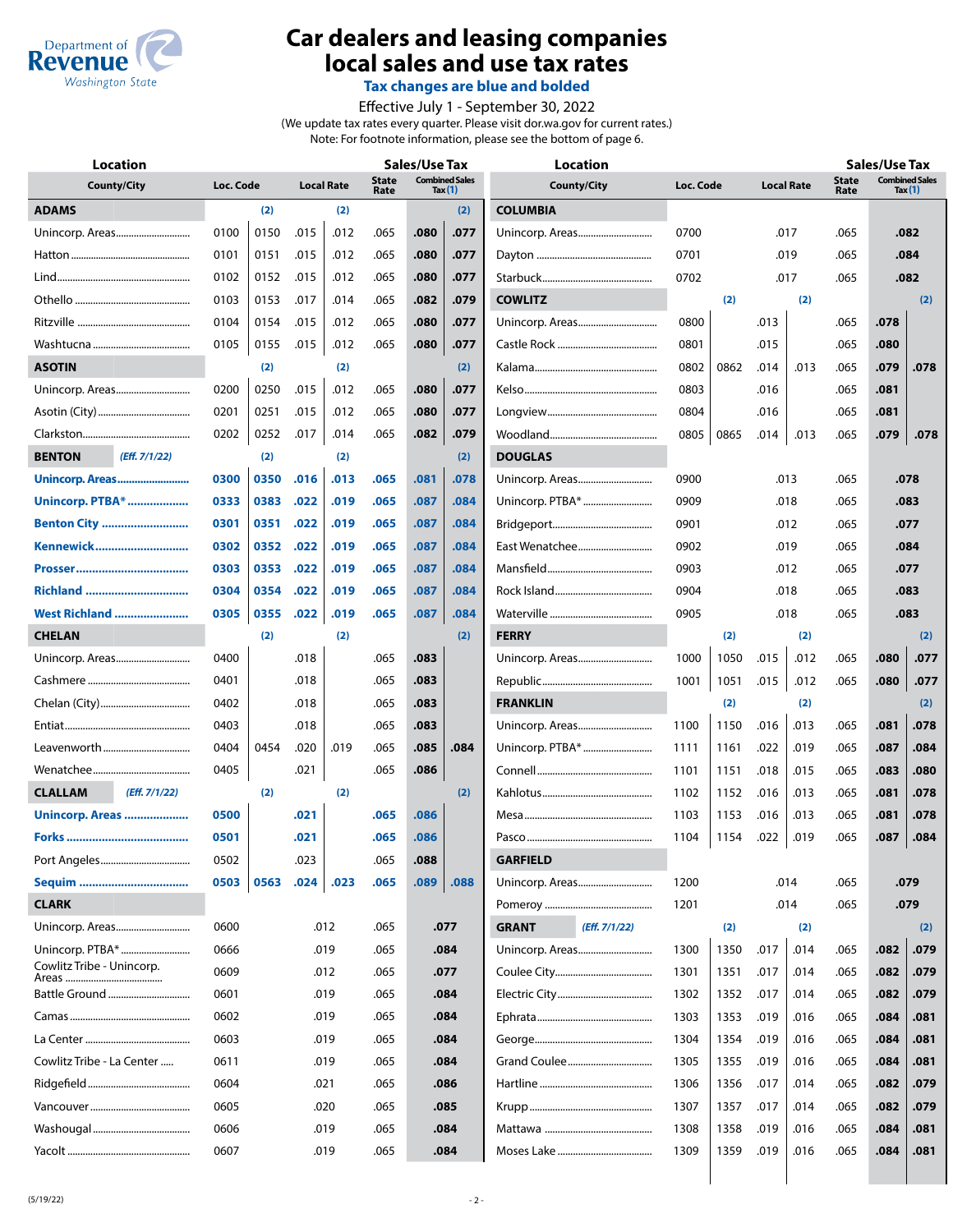| <b>Location</b>                                |           |      |       |                   |                      | <b>Sales/Use Tax</b> |                                    | <b>Location</b>             |           |      |                   | Sales/Use Tax |                                                            |       |      |
|------------------------------------------------|-----------|------|-------|-------------------|----------------------|----------------------|------------------------------------|-----------------------------|-----------|------|-------------------|---------------|------------------------------------------------------------|-------|------|
| <b>County/City</b>                             | Loc. Code |      |       | <b>Local Rate</b> | <b>State</b><br>Rate |                      | <b>Combined Sales</b><br>Tax $(1)$ | <b>County/City</b>          | Loc. Code |      | <b>Local Rate</b> |               | <b>Combined Sales</b><br><b>State</b><br>Rate<br>Tax $(1)$ |       |      |
| <b>GRANT</b> (cont.)                           |           |      |       |                   |                      |                      |                                    | KING (cont.)                |           | (2)  | (2)               |               |                                                            |       | (2)  |
|                                                | 1310      | 1360 | .017  | .014              | .065                 | .082                 | .079                               |                             | 1714      |      | .036              |               | .065                                                       | .101  |      |
|                                                | 1311      | 1361 | .017  | .014              | .065                 | .082                 | .079                               | Issaquah Non-RTA            | 4014      |      | .022              |               | .065                                                       | .087  |      |
| Soap Lake                                      | 1312      | 1362 | .019  | .016              | .065                 | .084                 | .081                               |                             | 1738      |      | .036              |               | .065                                                       | .101  |      |
|                                                | 1313      | 1363 | .017  | .014              | .065                 | .082                 | .079                               |                             | 1715      |      | .036              |               | .065                                                       | .101  |      |
|                                                | 1315      | 1365 | .017  | .014              | .065                 | .082                 | .079                               | Kent Non-RTA                | 4015      |      | .022              |               | .065                                                       | .087  |      |
|                                                |           |      |       |                   |                      |                      |                                    |                             | 1716      | 1796 | .037              | .036          | .065                                                       | .102  | .101 |
| <b>GRAYS HARBOR</b>                            |           | (2)  |       | (2)               |                      |                      | (2)                                | Lake Forest Park            | 1717      |      | .036              |               | .065                                                       | .101  |      |
| Unincorp. Areas<br>Chehalis Tribes - Unincorp. | 1400      | 1450 | .024  | .021              | .065                 | .089                 | .086                               |                             |           |      |                   |               |                                                            |       |      |
| Areas                                          | 1411      | 1461 | .024  | .021              | .065                 | .089                 | .086                               |                             | 1720      |      | .022              |               | .065                                                       | .087  |      |
|                                                | 1401      | 1451 | .0258 | .0228             | .065                 | .0908                | .0878                              |                             | 1718      |      | .036              |               | .065                                                       | .101  |      |
|                                                | 1402      | 1452 | .024  | .021              | .065                 | .089                 | .086                               | Mercer Island               | 1719      |      | .036              |               | .065                                                       | .101  |      |
|                                                | 1403      | 1453 | .024  | .021              | .065                 | .089                 | .086                               |                             | 1731      |      | .036              |               | .065                                                       | .101  |      |
|                                                | 1404      | 1454 | .024  | .021              | .065                 | .089                 | .086                               |                             | 1736      |      | .036              |               | .065                                                       | .101  |      |
|                                                | 1405      | 1455 | .024  | .021              | .065                 | .089                 | .086                               | Newcastle Non-RTA           | 4036      |      | .022              |               | .065                                                       | .087  |      |
|                                                | 1406      | 1456 | .024  | .021              | .065                 | .089                 | .086                               | Normandy Park               | 1721      |      | .036              |               | .065                                                       | .101  |      |
|                                                | 1407      | 1457 | .024  | .021              | .065                 | .089                 | .086                               |                             | 1722      | 1772 | .025              | .024          | .065                                                       | .090  | .089 |
| Chehalis Tribes - Oakville                     | 1413      | 1463 | .024  | .021              | .065                 | .089                 | .086                               |                             | 1723      |      | .036              |               | .065                                                       | .101  |      |
|                                                | 1409      | 1459 | .026  | .023              | .065                 | .091                 | .088                               |                             | 1724      |      | .036              |               | .065                                                       | .101  |      |
|                                                | 1408      | 1458 | .024  | .021              | .065                 | .089                 | .086                               | Redmond Non-RTA             | 4024      |      | .022              |               | .065                                                       | .087  |      |
| (Eff. 7/1/22)<br><b>ISLAND</b>                 |           |      |       |                   |                      |                      |                                    |                             | 1725      |      | .036              |               | .065                                                       | .101  |      |
| Unincorp. Areas                                | 1500      |      |       | .023              | .065                 |                      | .088                               | Renton Non-RTA              | 4025      |      | .022              |               | .065                                                       | .087  |      |
| Coupeville                                     | 1501      |      |       | .023              | .065                 |                      | .088                               |                             | 1739      |      | .036              |               | .065                                                       | .101  |      |
|                                                | 1502      |      | .023  |                   | .065                 | .088                 |                                    | Sammamish Non-RTA           | 4039      |      | .022              |               | .065                                                       | .087  |      |
| Oak Harbor                                     | 1503      |      |       | .025              | .065                 |                      | .090                               |                             | 1733      |      | .036              |               | .065                                                       | .101  |      |
| <b>JEFFERSON</b>                               |           | (2)  |       | (2)               |                      |                      | (2)                                |                             | 1726      |      | .0375             |               | .065                                                       | .1025 |      |
|                                                | 1600      | 1650 |       | .023              |                      | .091                 | .088                               |                             | 1737      |      | .038              |               | .065                                                       | .103  |      |
| Unincorp. Areas<br>Suquamish Tribe - Unincorp. |           |      | .026  |                   | .065                 |                      |                                    |                             | 1727      |      | .022              |               | .065                                                       | .087  |      |
|                                                | 1603      | 1653 | .026  | .023              | .065                 | .091                 | .088                               |                             |           |      |                   |               |                                                            | .089  |      |
| Port Townsend                                  | 1601      | 1651 | .026  | .023              | .065                 | .091                 | .088                               |                             | 1728      |      | .024              |               | .065                                                       |       |      |
| <b>KING</b>                                    |           |      |       |                   |                      |                      |                                    |                             | 1729      |      | .036              |               | .065                                                       | .101  |      |
| Unincorp. Areas                                | 1700      |      |       | .036              | .065                 | .101                 |                                    |                             | 1735      |      | .036              |               | .065                                                       | .101  |      |
| Unincorp. Non-RTA                              | 4000      |      |       | .022              | .065                 | .087                 |                                    | Woodinville Non-RTA         | 4035      |      | .022              |               | .065                                                       | .087  |      |
|                                                | 1701      |      |       | .036              | .065                 | .101                 |                                    |                             | 1730      |      | .036              |               | .065                                                       | .101  |      |
|                                                | 1702      |      |       | .036              | .065                 | .101                 |                                    | <b>KITSAP</b>               |           |      |                   |               |                                                            |       |      |
| Auburn/King Non-RTA                            | 4002      |      |       | .022              | .065                 | .087                 |                                    | Unincorp. Areas             | 1800      |      |                   | .027          | .065                                                       |       | .092 |
| Beaux Arts Village                             | 1703      |      |       | .036              | .065                 | .101                 |                                    | Bainbridge Island           | 1804      |      |                   | .027          | .065                                                       |       | .092 |
|                                                | 1704      |      |       | .036              | .065                 | .101                 |                                    |                             | 1801      |      |                   | .027          | .065                                                       |       | .092 |
| Bellevue Non-RTA                               | 4004      |      |       | .022              | .065                 | .087                 |                                    |                             | 1802      |      |                   | .027          | .065                                                       |       | .092 |
| Black Diamond                                  | 1705      |      |       | .022              | .065                 | .087                 |                                    |                             | 1803      |      |                   | .027          | .065                                                       |       | .092 |
|                                                | 1706      |      |       | .036              | .065                 | .101                 |                                    | Suquamish Tribe - Unincorp. | 1805      |      |                   | .027          | .065                                                       |       | .092 |
|                                                | 1734      |      |       | .036              | .065                 | .101                 |                                    | <b>KITTITAS</b>             |           | (2)  |                   | (2)           |                                                            |       | (2)  |
|                                                | 1707      |      |       | .022              | .065                 | .087                 |                                    | Unincorp. Areas             | 1900      | 1950 | .016              | .013          | .065                                                       | .081  | .078 |
|                                                |           |      |       |                   |                      |                      |                                    |                             | 1901      | 1951 | .016              | .013          | .065                                                       | .081  | .078 |
|                                                | 1708      |      |       | .036              | .065                 | .101                 |                                    |                             |           |      |                   |               |                                                            |       |      |
|                                                | 1712      |      |       | .022              | .065                 | .087                 |                                    |                             | 1902      | 1952 | .019              | .016          | .065                                                       | .084  | .081 |
|                                                | 1709      |      |       | .036              | .065                 | .101                 |                                    |                             | 1903      | 1953 | .016              | .013          | .065                                                       | .081  | .078 |
|                                                | 1710      |      |       | .024              | .065                 | .089                 |                                    |                             | 1904      | 1954 | .016              | .013          | .065                                                       | .081  | .078 |
|                                                | 1711      |      |       | .023              | .065                 | .088                 |                                    | South Cle Elum              | 1905      | 1955 | .016              | .013          | .065                                                       | .081  | .078 |
|                                                | 1732      |      |       | .036              | .065                 | .101                 |                                    | <b>KLICKITAT</b>            |           |      |                   |               |                                                            |       |      |
| Puyallup Tribe - Federal Way                   | 1741      |      |       | .036              | .065                 | .101                 |                                    |                             | 2000      |      |                   | .010          | .065                                                       |       | .075 |
|                                                | 1713      |      |       | .036              | .065                 | .101                 |                                    |                             | 2001      |      | .010              |               | .065                                                       | .075  |      |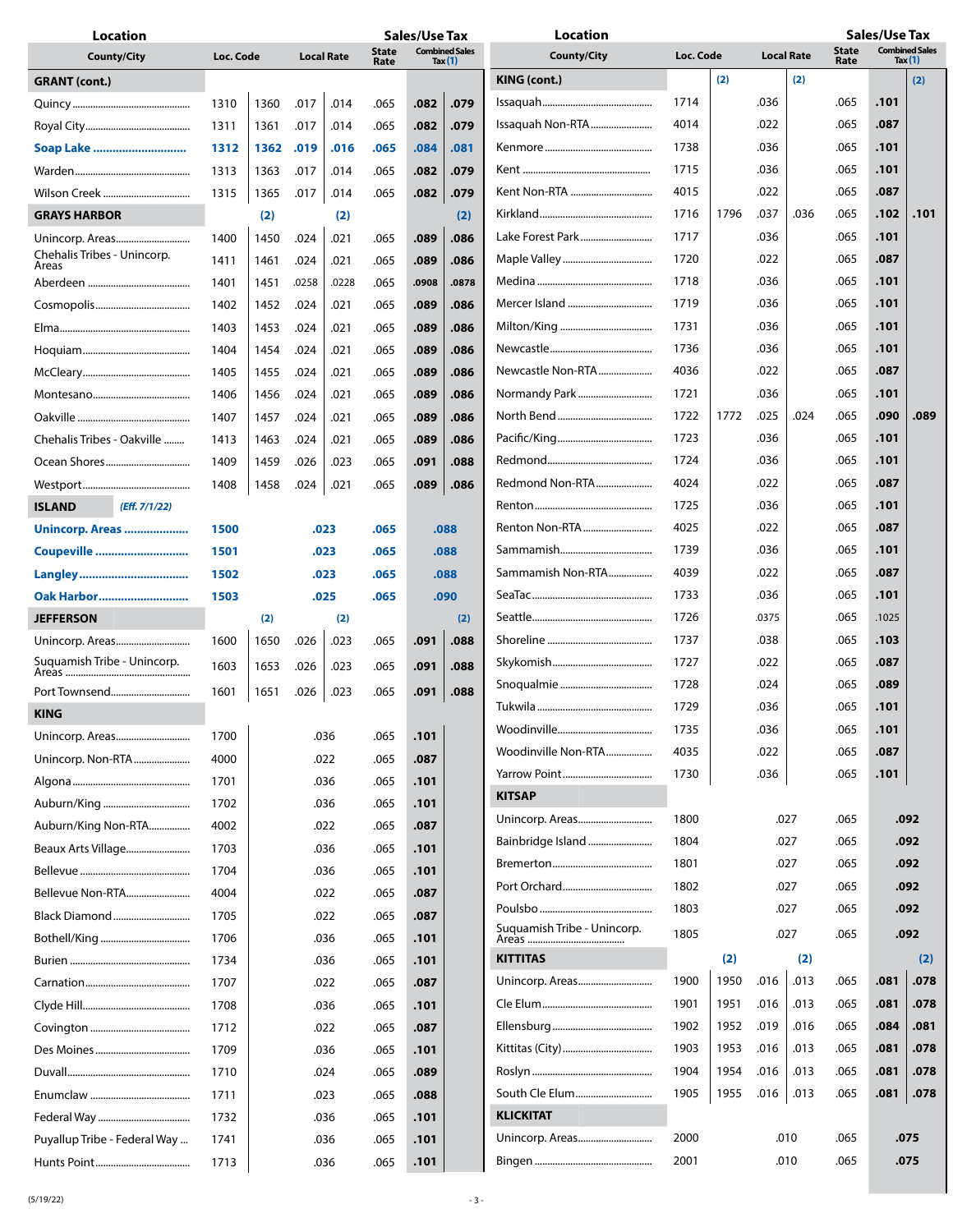| <b>Location</b>                 |           |      |      |                   |                      | <b>Sales/Use Tax</b>                                     |      | <b>Location</b>                                           |      |      |                   |                      | <b>Sales/Use Tax</b> |                                    |      |
|---------------------------------|-----------|------|------|-------------------|----------------------|----------------------------------------------------------|------|-----------------------------------------------------------|------|------|-------------------|----------------------|----------------------|------------------------------------|------|
| <b>County/City</b>              | Loc. Code |      |      | <b>Local Rate</b> | <b>State</b><br>Rate | <b>Combined Sales</b><br><b>County/City</b><br>Tax $(1)$ |      | Loc. Code                                                 |      |      | <b>Local Rate</b> | <b>State</b><br>Rate |                      | <b>Combined Sales</b><br>Tax $(1)$ |      |
| <b>KLICKITAT (cont.)</b>        |           |      |      |                   |                      |                                                          |      | <b>PACIFIC (cont.)</b>                                    |      |      |                   |                      |                      |                                    |      |
|                                 | 2002      |      |      | .010              | .065                 | .075                                                     |      |                                                           | 2503 |      | .016              |                      | .065                 | .081                               |      |
| White Salmon                    | 2003      |      |      | .010              | .065                 |                                                          | .075 |                                                           | 2504 |      |                   | .016                 | .065                 | .081                               |      |
| <b>LEWIS</b>                    |           |      |      |                   |                      |                                                          |      | <b>PEND OREILLE</b>                                       |      |      |                   |                      |                      |                                    |      |
| Unincorp. Areas                 | 2100      |      |      | .013              | .065                 | .078                                                     |      |                                                           | 2600 |      | .012              |                      | .065                 | .077                               |      |
| Chehalis Tribes - Unincorp.     | 2111      |      |      | .013              | .065                 | .078                                                     |      |                                                           | 2601 |      |                   | .012                 | .065                 | .077                               |      |
|                                 | 2101      |      |      | .017              | .065                 |                                                          | .082 |                                                           | 2602 |      |                   | .012                 | .065                 | .077                               |      |
|                                 | 2102      |      |      | .017              | .065                 |                                                          | .082 | Kalispel Tribe - Unincorp. Areas                          | 2607 |      |                   | .012                 | .065                 | .077                               |      |
|                                 | 2103      |      |      | .013              | .065                 |                                                          | .078 |                                                           | 2603 |      |                   | .012                 | .065                 | .077                               |      |
|                                 | 2104      |      |      | .013              | .065                 |                                                          | .078 |                                                           | 2604 |      |                   | .012                 | .065                 |                                    | .077 |
|                                 | 2105      |      |      | .013              | .065                 |                                                          | .078 |                                                           | 2605 |      |                   | .012                 | .065                 |                                    | .077 |
|                                 | 2106      |      |      | .013              | .065                 |                                                          | .078 | <b>PIERCE</b>                                             |      | (2)  |                   | (2)                  |                      |                                    | (2)  |
|                                 | 2107      |      |      | .013              | .065                 |                                                          | .078 | Unincorp. Areas                                           | 2700 |      | .029              |                      | .065                 | .094                               |      |
|                                 | 2108      |      |      | .013              | .065                 |                                                          | .078 | Unincorp. Areas Non-RTA                                   | 4100 |      | .015              |                      | .065                 | .080                               |      |
|                                 | 2109      |      |      | .013              | .065                 |                                                          | .078 | Unincorp. Areas Non-RTA HBZ ±                             | 2789 |      | .015              |                      | .065                 | .080                               |      |
|                                 |           |      |      |                   |                      |                                                          |      |                                                           | 2727 |      |                   |                      |                      |                                    |      |
| <b>LINCOLN</b>                  |           | (2)  |      | (2)               |                      |                                                          | (2)  |                                                           |      |      | .035              |                      | .065                 | .100                               |      |
| Unincorp. Areas                 | 2200      | 2250 | .015 | .012              | .065                 | .080                                                     | .077 | Unincorp. PTBA* Non-RTA                                   | 4127 |      | .021              |                      | .065                 | .086                               |      |
|                                 | 2201      | 2251 | .015 | .012              | .065                 | .080                                                     | .077 | Unincorp. $PTBA*HBZ \pm 1$<br>Nisqually Tribe - Unincorp. | 2787 |      | .021              |                      | .065                 | .086                               |      |
|                                 | 2202      | 2252 | .015 | .012              | .065                 | .080                                                     | .077 | Nisqually Tribe - Unincorp.                               | 2725 |      | .029              |                      | .065                 | .094                               |      |
|                                 | 2203      | 2253 | .015 | .012              | .065                 | .080                                                     | .077 | Areas Non-RTA<br>Puyallup Tribe - Unincorp. Areas 4105    | 4103 |      | .015              |                      | .065                 | .080                               |      |
|                                 | 2204      | 2254 | .015 | .012              | .065                 | .080                                                     | .077 | Puyallup Tribe - Unincorp. Areas                          |      |      | .015              |                      | .065                 | .080                               |      |
|                                 | 2205      | 2255 | .015 | .012              | .065                 | .080                                                     | .077 |                                                           | 2745 |      | .035              |                      | .065                 | .100                               |      |
|                                 | 2206      | 2256 | .015 | .012              | .065                 | .080                                                     | .077 | Auburn/Pierce                                             | 2724 |      | .035              |                      | .065                 | .100                               |      |
|                                 | 2207      | 2257 | .015 | .012              | .065                 | .080                                                     | .077 |                                                           | 2701 |      | .029              |                      | .065                 | .094                               |      |
| Wilbur………………………………………           | 2208      | 2258 | .015 | .012              | .065                 | .080                                                     | .077 | Bonney Lake Non-RTA                                       | 4101 | .015 |                   |                      | .065                 | .080                               |      |
| <b>MASON</b>                    |           | (2)  |      | (2)               |                      |                                                          | (2)  |                                                           | 2702 | .015 |                   |                      | .065                 | .080                               |      |
|                                 | 2300      |      | .020 |                   | .065                 | .085                                                     |      |                                                           | 2703 |      | .015              |                      | .065                 | .080                               |      |
| Squaxin Tribe - Unincorp. Areas | 2303      |      | .020 |                   | .065                 | .085                                                     |      |                                                           | 2704 |      | .029              |                      | .065                 | .094                               |      |
|                                 | 2301      | 2351 | .023 | .022              | .065                 | .088                                                     | .087 |                                                           | 2705 |      | .015              |                      | .065                 | .080                               |      |
| OKANOGAN                        |           | (2)  |      | (2)               |                      |                                                          | (2)  |                                                           | 2720 |      | .035              |                      | .065                 | .100                               |      |
| Unincorp. Areas                 | 2400      |      | .015 |                   | .065                 | .080                                                     |      | Puyallup Tribe - Edgewood                                 | 2739 |      | .035              |                      | .065                 | .100                               |      |
| Unincorp. Areas PTBA*           | 2424      |      | .019 |                   | .065                 | .084                                                     |      |                                                           | 2706 |      | .035              |                      | .065                 | .100                               |      |
|                                 | 2401      |      | .019 |                   | .065                 | .084                                                     |      | Puyallup Tribe - Fife                                     | 2735 |      | .035              |                      | .065                 | .100                               |      |
|                                 | 2402      |      | .019 |                   | .065                 | .084                                                     |      |                                                           | 2707 |      | .035              |                      | .065                 | .100                               |      |
|                                 | 2403      |      | .015 |                   | .065                 | .080                                                     |      |                                                           | 2708 |      | .023              |                      | .065                 | .088                               |      |
|                                 | 2404      |      | .015 |                   | .065                 | .080                                                     |      |                                                           | 2788 |      | .023              |                      | .065                 | .088                               |      |
|                                 | 2405      |      | .015 |                   | .065                 | .080                                                     |      |                                                           | 2721 |      | .035              |                      | .065                 | .100                               |      |
| Okanogan (City)                 | 2406      | 2456 | .020 | .019              | .065                 | .085                                                     | .084 | Nisqually Tribe - Lakewood.                               | 2731 |      | .035              |                      | .065                 | .100                               |      |
|                                 | 2407      |      | .019 |                   | .065                 | .084                                                     |      |                                                           | 2709 |      | .035              |                      | .065                 | .100                               |      |
|                                 | 2408      |      | .019 |                   | .065                 | .084                                                     |      | Puyallup Tribe - Milton                                   | 2737 |      | .035              |                      | .065                 | .100                               |      |
|                                 | 2409      |      | .021 |                   | .065                 | .086                                                     |      |                                                           | 2710 |      | .029              |                      | .065                 | .094                               |      |
|                                 | 2410      |      | .019 |                   | .065                 | .084                                                     |      |                                                           | 2723 |      | .035              |                      | .065                 | .100                               |      |
|                                 | 2411      | 2461 | .020 | .019              | .065                 | .085                                                     | .084 |                                                           | 2711 |      | .035              |                      | .065                 | .100                               |      |
|                                 | 2412      | 2462 | .022 | .021              | .065                 | .087                                                     | .086 | Puyallup Tribe - Puyallup                                 | 2733 |      | .035              |                      | .065                 | .100                               |      |
|                                 | 2413      | 2463 | .020 | .019              | .065                 | .085                                                     | .084 |                                                           | 2712 | 2762 | .016              | .015                 | .065                 | .081                               | .080 |
| <b>PACIFIC</b>                  |           |      |      |                   |                      |                                                          |      |                                                           | 2713 | .035 |                   |                      | .065                 | .100                               |      |
| Unincorp. Areas                 | 2500      |      |      | .016              | .065                 |                                                          | .081 |                                                           | 2714 |      | .015              |                      | .065                 | .080                               |      |
|                                 | 2501      |      |      | .016              | .065                 |                                                          | .081 |                                                           | 2715 |      | .035              |                      | .065                 | .100                               |      |
|                                 | 2502      |      |      | .018              | .065                 |                                                          | .083 |                                                           | 2716 |      | .029              |                      | .065                 | .094                               |      |
|                                 |           |      |      |                   |                      |                                                          |      |                                                           |      |      |                   |                      |                      |                                    |      |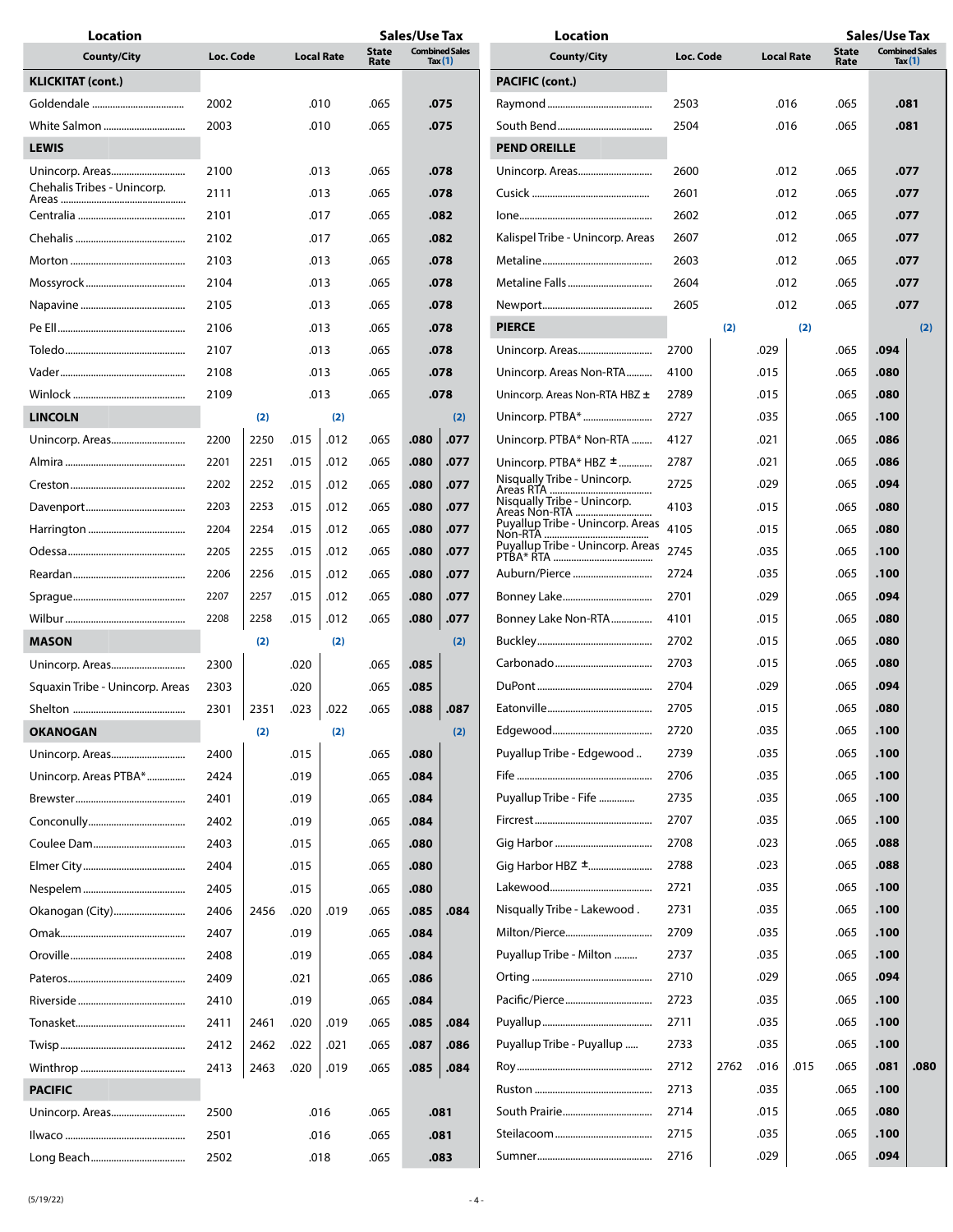| <b>Combined Sales</b><br><b>Combined Sales</b><br>State<br><b>State</b><br>Loc. Code<br><b>Local Rate</b><br>Loc. Code<br><b>County/City</b><br><b>County/City</b><br><b>Local Rate</b><br>Tax $(1)$<br>Tax $(1)$<br>Rate<br>Rate<br>PIERCE (cont.)<br><b>SNOHOMISH (cont.)</b><br>.103<br>2717<br>.038<br>.065<br>3111<br>3161<br>.029<br>.028<br>.065<br>.094<br>.093<br><b>Stillaguamish Tribe -</b><br>.029<br>.028<br>.094<br>.093<br>Puyallup Tribe - Tacoma<br>2741<br>.038<br>.065<br>.103<br>3125<br>3173<br>.065<br>Marysville<br>2719<br>.035<br>.028<br>.093<br>.065<br>.100<br>Tulalip Tribes - Marysville<br>3121<br>3171<br>.029<br>.065<br>.094<br>.080<br>.041<br>.040<br>.065<br>.105<br>2718<br>.015<br>.065<br>3119<br>3169<br>.106<br>(Eff. 7/1/22)<br>.093<br><b>SAN JUAN</b><br>.029<br>.028<br>.065<br>.094<br>3112<br>3162<br>2850<br>.080<br>2800<br>.018<br>.015<br>.065<br>.083<br>3113<br>.105<br>Mountlake Terrace<br>.040<br>.065<br>Unincorp. Areas<br><b>Lummi Nation - Unincorp.</b><br>2803<br>.065<br>2853<br>.018<br>.015<br>.065<br>.083<br>.080<br>3114<br>.041<br>.106<br>San Juan County<br>2801<br>2851<br>.020<br>.017<br>.065<br>.082<br>Snohomish (City)<br>.085<br>3115<br>.028<br>.065<br>.093<br><b>SKAGIT</b><br>(Eff. 7/1/22)<br>.028<br>.093<br>3116<br>.065<br>Stillaguamish Tribe - Unin-<br>.079<br>2900<br>2950<br>.017<br>.014<br>.065<br>.082<br>Unincorp. Areas<br>.014<br>.079<br>4201<br>.065<br>corp. Snohomish Non-RTA<br>.083<br>2929<br>2959<br>.021<br>.018<br>.065<br>.086<br>Unincorp. Areas PTBA*<br>Stillaguamish Tribe -<br>.091<br><b>Unincorp. Snohomish</b><br>4237<br>.026<br>.065<br>2901<br>2951<br>.023<br>.020<br>.065<br>.088<br>.085<br>County PTBA* Non-RTA<br>Sauk-Suiattle - Unincorp.<br>2952<br>.021<br>.018<br>.065<br>.083<br>2902<br>.086<br>Snohomish County PTBA*<br>4235<br>.026<br>.065<br>.091<br>Non-RTA<br>.021<br>.065<br>.083<br>2903<br>2953<br>.018<br>.086<br>.065<br>.091<br>3117<br>.026<br>.083<br>2904<br>2954<br>.021<br>.018<br>.065<br>.086<br>.040<br>.105<br>.065<br>3118<br>.083<br>2905<br>2955<br>.021<br>.018<br>.065<br>.086<br><b>SPOKANE</b><br>2906<br>2956<br>.021<br>.018<br>.065<br>.086<br>.083<br>3200<br>3260<br>.016<br>.015<br>.065<br>.081<br>.080<br>.085<br>2907<br>2957<br>.023<br>.020<br>.065<br>.088<br>Unincorp. PTBA*<br>3232<br>3282<br>.023<br>.065<br>.089<br>.088<br>.024<br><b>Sauk-Suiattle - Unincorp.</b><br>2915<br>.065<br>.079<br>2975<br>.017<br>.014<br>.082<br><b>Skagit County </b><br>3201<br>3261<br>.026<br>.025<br>.065<br>.091<br>.090<br>Airway Heights<br>Sauk-Suiattle - Unincorp.<br>2933<br>2983<br>.021<br>.018<br>.065<br>.086<br>.083<br><b>Skagit County PTBA </b><br>.088<br>.065<br>.089<br>3202<br>.024<br>.023<br>3262<br>.021<br>2908<br>2958<br>.018<br>.065<br>.086<br>.083<br>3203<br>3263<br>.016<br>.015<br>.065<br>.081<br>.080<br>3204<br>.080<br>3264<br>.016<br>.015<br>.065<br>.081<br>2961<br>.021<br>.083<br>Swinomish Tribe - La Conner<br>2911<br>.018<br>.065<br>.086<br>Kalispel Tribe - Airway Heights<br>.025<br>.065<br>.091<br>.090<br>3275<br>.026<br>3215<br>Swinomish Tribe - Unincorp.<br>2909<br>2969<br>.065<br>.082<br>.079<br>.017<br>.014<br>3205<br>3265<br>.016<br>.015<br>.065<br>.080<br>.081<br>Swinomish Tribe -<br>2931<br>2981<br>.021<br>.086<br>.083<br>.018<br>.065<br>Unincorp. Areas PTBA*<br>.088<br>.065<br>.089<br>3212<br>.024<br>.023<br>3272<br><b>SKAMANIA</b><br>3206<br>3266<br>.024<br>.023<br>.065<br>.089<br>.088<br>.077<br>3000<br>.012<br>.065<br>.023<br>3207<br>3267<br>.024<br>.089<br>.088<br>.065<br>.065<br>.077<br>North Bonneville<br>3001<br>.012<br>.065<br>.081<br>.080<br>3208<br>3268<br>.016<br>.015<br>.012<br>.077<br>3002<br>.065<br>3209<br>3269<br>.016<br>.015<br>.065<br>.081<br>.080<br>(Eff. 7/1/22)<br><b>SNOHOMISH</b><br>(2)<br>(2)<br>(2)<br>Spokane (City)<br>.089<br>3210<br>3270<br>.025<br>.024<br>.065<br>.090<br>.028<br>3100<br>.065<br>.093<br>Spokane Valley<br>3213<br>3273<br>.024<br>.023<br>.065<br>.089<br>.088<br>4200<br>.014<br>.079<br>Unincorp. Areas Non-RTA<br>.065<br>3211<br>3271<br>.016<br>.015<br>.080<br>.065<br>.081<br>3131<br>.040<br>.065<br>.105<br><b>STEVENS</b><br>Unincorp. PTBA* Non-RTA<br>4231<br>.026<br>.065<br>.091<br>3300<br>.011<br>.065<br>.076<br>Tulalip Tribes - Unincorp. PTBA<br>4233<br>.026<br>.065<br>.091<br>3301<br>.011<br>.065<br>.076<br>3302<br>.011<br>.076<br>.065<br>3101<br>.028<br>.065<br>.093<br><b>Stillaguamish Tribe -</b><br>3303<br>.011<br>.065<br>.076<br>3123<br>.028<br>.065<br>.093<br>Arlington<br>3304<br>.011<br>.065<br>.076<br>3120<br>.040<br>.065<br>.105<br>3305<br>.011<br>.065<br>.076<br>3102<br>.040<br>.065<br>.105<br>3306<br>.011<br>.076<br>.065<br>.026<br>.091<br>3103<br>.065<br><b>THURSTON</b><br>(Eff. 7/1/22)<br>(2)<br>(2)<br>(2)<br>3104<br>.040<br>.065<br>.105<br>3400<br>.016<br>.081<br>Unincorp. Areas<br>.065<br>3105<br>.034<br>.065<br>.099<br>Unincorp. PTBA*<br>3434<br>.028<br>.065<br>.093<br>4205<br>.020<br>.085<br>.065<br><b>Chehalis Tribes - Unincorp.</b><br>3409<br>.016<br>.065<br>.081<br>3106<br>.026<br>.065<br>.091<br><b>Nisqually Tribe - Unincorp.</b><br>.026<br>3107<br>.065<br>.091<br>3415<br>.081<br>.016<br>.065<br>3108<br>.026<br>.065<br>.091<br><b>Nisqually Tribe - Unincorp.</b><br>3417<br>.065<br>.028<br>.093<br>Areas PTBA* | <b>Location</b> |      |      |  | <b>Sales/Use Tax</b> |  | Location |  |  |  |  |  | <b>Sales/Use Tax</b> |  |  |
|-------------------------------------------------------------------------------------------------------------------------------------------------------------------------------------------------------------------------------------------------------------------------------------------------------------------------------------------------------------------------------------------------------------------------------------------------------------------------------------------------------------------------------------------------------------------------------------------------------------------------------------------------------------------------------------------------------------------------------------------------------------------------------------------------------------------------------------------------------------------------------------------------------------------------------------------------------------------------------------------------------------------------------------------------------------------------------------------------------------------------------------------------------------------------------------------------------------------------------------------------------------------------------------------------------------------------------------------------------------------------------------------------------------------------------------------------------------------------------------------------------------------------------------------------------------------------------------------------------------------------------------------------------------------------------------------------------------------------------------------------------------------------------------------------------------------------------------------------------------------------------------------------------------------------------------------------------------------------------------------------------------------------------------------------------------------------------------------------------------------------------------------------------------------------------------------------------------------------------------------------------------------------------------------------------------------------------------------------------------------------------------------------------------------------------------------------------------------------------------------------------------------------------------------------------------------------------------------------------------------------------------------------------------------------------------------------------------------------------------------------------------------------------------------------------------------------------------------------------------------------------------------------------------------------------------------------------------------------------------------------------------------------------------------------------------------------------------------------------------------------------------------------------------------------------------------------------------------------------------------------------------------------------------------------------------------------------------------------------------------------------------------------------------------------------------------------------------------------------------------------------------------------------------------------------------------------------------------------------------------------------------------------------------------------------------------------------------------------------------------------------------------------------------------------------------------------------------------------------------------------------------------------------------------------------------------------------------------------------------------------------------------------------------------------------------------------------------------------------------------------------------------------------------------------------------------------------------------------------------------------------------------------------------------------------------------------------------------------------------------------------------------------------------------------------------------------------------------------------------------------------------------------------------------------------------------------------------------------------------------------------------------------------------------------------------------------------------------------------------------------------------------------------------------------------------------------------------------------------------------------------------------------------------------------------------------------------------------------------------------------------------------------------------------------------------------------------------------------------------------------------------------------------------------------------------------------------------------------------------------------------------------------------------------------------------------------------------------------------------------------------------------------------------------------------------------|-----------------|------|------|--|----------------------|--|----------|--|--|--|--|--|----------------------|--|--|
|                                                                                                                                                                                                                                                                                                                                                                                                                                                                                                                                                                                                                                                                                                                                                                                                                                                                                                                                                                                                                                                                                                                                                                                                                                                                                                                                                                                                                                                                                                                                                                                                                                                                                                                                                                                                                                                                                                                                                                                                                                                                                                                                                                                                                                                                                                                                                                                                                                                                                                                                                                                                                                                                                                                                                                                                                                                                                                                                                                                                                                                                                                                                                                                                                                                                                                                                                                                                                                                                                                                                                                                                                                                                                                                                                                                                                                                                                                                                                                                                                                                                                                                                                                                                                                                                                                                                                                                                                                                                                                                                                                                                                                                                                                                                                                                                                                                                                                                                                                                                                                                                                                                                                                                                                                                                                                                                                                                                                                           |                 |      |      |  |                      |  |          |  |  |  |  |  |                      |  |  |
|                                                                                                                                                                                                                                                                                                                                                                                                                                                                                                                                                                                                                                                                                                                                                                                                                                                                                                                                                                                                                                                                                                                                                                                                                                                                                                                                                                                                                                                                                                                                                                                                                                                                                                                                                                                                                                                                                                                                                                                                                                                                                                                                                                                                                                                                                                                                                                                                                                                                                                                                                                                                                                                                                                                                                                                                                                                                                                                                                                                                                                                                                                                                                                                                                                                                                                                                                                                                                                                                                                                                                                                                                                                                                                                                                                                                                                                                                                                                                                                                                                                                                                                                                                                                                                                                                                                                                                                                                                                                                                                                                                                                                                                                                                                                                                                                                                                                                                                                                                                                                                                                                                                                                                                                                                                                                                                                                                                                                                           |                 |      |      |  |                      |  |          |  |  |  |  |  |                      |  |  |
|                                                                                                                                                                                                                                                                                                                                                                                                                                                                                                                                                                                                                                                                                                                                                                                                                                                                                                                                                                                                                                                                                                                                                                                                                                                                                                                                                                                                                                                                                                                                                                                                                                                                                                                                                                                                                                                                                                                                                                                                                                                                                                                                                                                                                                                                                                                                                                                                                                                                                                                                                                                                                                                                                                                                                                                                                                                                                                                                                                                                                                                                                                                                                                                                                                                                                                                                                                                                                                                                                                                                                                                                                                                                                                                                                                                                                                                                                                                                                                                                                                                                                                                                                                                                                                                                                                                                                                                                                                                                                                                                                                                                                                                                                                                                                                                                                                                                                                                                                                                                                                                                                                                                                                                                                                                                                                                                                                                                                                           |                 |      |      |  |                      |  |          |  |  |  |  |  |                      |  |  |
|                                                                                                                                                                                                                                                                                                                                                                                                                                                                                                                                                                                                                                                                                                                                                                                                                                                                                                                                                                                                                                                                                                                                                                                                                                                                                                                                                                                                                                                                                                                                                                                                                                                                                                                                                                                                                                                                                                                                                                                                                                                                                                                                                                                                                                                                                                                                                                                                                                                                                                                                                                                                                                                                                                                                                                                                                                                                                                                                                                                                                                                                                                                                                                                                                                                                                                                                                                                                                                                                                                                                                                                                                                                                                                                                                                                                                                                                                                                                                                                                                                                                                                                                                                                                                                                                                                                                                                                                                                                                                                                                                                                                                                                                                                                                                                                                                                                                                                                                                                                                                                                                                                                                                                                                                                                                                                                                                                                                                                           |                 |      |      |  |                      |  |          |  |  |  |  |  |                      |  |  |
|                                                                                                                                                                                                                                                                                                                                                                                                                                                                                                                                                                                                                                                                                                                                                                                                                                                                                                                                                                                                                                                                                                                                                                                                                                                                                                                                                                                                                                                                                                                                                                                                                                                                                                                                                                                                                                                                                                                                                                                                                                                                                                                                                                                                                                                                                                                                                                                                                                                                                                                                                                                                                                                                                                                                                                                                                                                                                                                                                                                                                                                                                                                                                                                                                                                                                                                                                                                                                                                                                                                                                                                                                                                                                                                                                                                                                                                                                                                                                                                                                                                                                                                                                                                                                                                                                                                                                                                                                                                                                                                                                                                                                                                                                                                                                                                                                                                                                                                                                                                                                                                                                                                                                                                                                                                                                                                                                                                                                                           |                 |      |      |  |                      |  |          |  |  |  |  |  |                      |  |  |
|                                                                                                                                                                                                                                                                                                                                                                                                                                                                                                                                                                                                                                                                                                                                                                                                                                                                                                                                                                                                                                                                                                                                                                                                                                                                                                                                                                                                                                                                                                                                                                                                                                                                                                                                                                                                                                                                                                                                                                                                                                                                                                                                                                                                                                                                                                                                                                                                                                                                                                                                                                                                                                                                                                                                                                                                                                                                                                                                                                                                                                                                                                                                                                                                                                                                                                                                                                                                                                                                                                                                                                                                                                                                                                                                                                                                                                                                                                                                                                                                                                                                                                                                                                                                                                                                                                                                                                                                                                                                                                                                                                                                                                                                                                                                                                                                                                                                                                                                                                                                                                                                                                                                                                                                                                                                                                                                                                                                                                           |                 |      |      |  |                      |  |          |  |  |  |  |  |                      |  |  |
|                                                                                                                                                                                                                                                                                                                                                                                                                                                                                                                                                                                                                                                                                                                                                                                                                                                                                                                                                                                                                                                                                                                                                                                                                                                                                                                                                                                                                                                                                                                                                                                                                                                                                                                                                                                                                                                                                                                                                                                                                                                                                                                                                                                                                                                                                                                                                                                                                                                                                                                                                                                                                                                                                                                                                                                                                                                                                                                                                                                                                                                                                                                                                                                                                                                                                                                                                                                                                                                                                                                                                                                                                                                                                                                                                                                                                                                                                                                                                                                                                                                                                                                                                                                                                                                                                                                                                                                                                                                                                                                                                                                                                                                                                                                                                                                                                                                                                                                                                                                                                                                                                                                                                                                                                                                                                                                                                                                                                                           |                 |      |      |  |                      |  |          |  |  |  |  |  |                      |  |  |
|                                                                                                                                                                                                                                                                                                                                                                                                                                                                                                                                                                                                                                                                                                                                                                                                                                                                                                                                                                                                                                                                                                                                                                                                                                                                                                                                                                                                                                                                                                                                                                                                                                                                                                                                                                                                                                                                                                                                                                                                                                                                                                                                                                                                                                                                                                                                                                                                                                                                                                                                                                                                                                                                                                                                                                                                                                                                                                                                                                                                                                                                                                                                                                                                                                                                                                                                                                                                                                                                                                                                                                                                                                                                                                                                                                                                                                                                                                                                                                                                                                                                                                                                                                                                                                                                                                                                                                                                                                                                                                                                                                                                                                                                                                                                                                                                                                                                                                                                                                                                                                                                                                                                                                                                                                                                                                                                                                                                                                           |                 |      |      |  |                      |  |          |  |  |  |  |  |                      |  |  |
|                                                                                                                                                                                                                                                                                                                                                                                                                                                                                                                                                                                                                                                                                                                                                                                                                                                                                                                                                                                                                                                                                                                                                                                                                                                                                                                                                                                                                                                                                                                                                                                                                                                                                                                                                                                                                                                                                                                                                                                                                                                                                                                                                                                                                                                                                                                                                                                                                                                                                                                                                                                                                                                                                                                                                                                                                                                                                                                                                                                                                                                                                                                                                                                                                                                                                                                                                                                                                                                                                                                                                                                                                                                                                                                                                                                                                                                                                                                                                                                                                                                                                                                                                                                                                                                                                                                                                                                                                                                                                                                                                                                                                                                                                                                                                                                                                                                                                                                                                                                                                                                                                                                                                                                                                                                                                                                                                                                                                                           |                 |      |      |  |                      |  |          |  |  |  |  |  |                      |  |  |
|                                                                                                                                                                                                                                                                                                                                                                                                                                                                                                                                                                                                                                                                                                                                                                                                                                                                                                                                                                                                                                                                                                                                                                                                                                                                                                                                                                                                                                                                                                                                                                                                                                                                                                                                                                                                                                                                                                                                                                                                                                                                                                                                                                                                                                                                                                                                                                                                                                                                                                                                                                                                                                                                                                                                                                                                                                                                                                                                                                                                                                                                                                                                                                                                                                                                                                                                                                                                                                                                                                                                                                                                                                                                                                                                                                                                                                                                                                                                                                                                                                                                                                                                                                                                                                                                                                                                                                                                                                                                                                                                                                                                                                                                                                                                                                                                                                                                                                                                                                                                                                                                                                                                                                                                                                                                                                                                                                                                                                           |                 |      |      |  |                      |  |          |  |  |  |  |  |                      |  |  |
|                                                                                                                                                                                                                                                                                                                                                                                                                                                                                                                                                                                                                                                                                                                                                                                                                                                                                                                                                                                                                                                                                                                                                                                                                                                                                                                                                                                                                                                                                                                                                                                                                                                                                                                                                                                                                                                                                                                                                                                                                                                                                                                                                                                                                                                                                                                                                                                                                                                                                                                                                                                                                                                                                                                                                                                                                                                                                                                                                                                                                                                                                                                                                                                                                                                                                                                                                                                                                                                                                                                                                                                                                                                                                                                                                                                                                                                                                                                                                                                                                                                                                                                                                                                                                                                                                                                                                                                                                                                                                                                                                                                                                                                                                                                                                                                                                                                                                                                                                                                                                                                                                                                                                                                                                                                                                                                                                                                                                                           |                 |      |      |  |                      |  |          |  |  |  |  |  |                      |  |  |
|                                                                                                                                                                                                                                                                                                                                                                                                                                                                                                                                                                                                                                                                                                                                                                                                                                                                                                                                                                                                                                                                                                                                                                                                                                                                                                                                                                                                                                                                                                                                                                                                                                                                                                                                                                                                                                                                                                                                                                                                                                                                                                                                                                                                                                                                                                                                                                                                                                                                                                                                                                                                                                                                                                                                                                                                                                                                                                                                                                                                                                                                                                                                                                                                                                                                                                                                                                                                                                                                                                                                                                                                                                                                                                                                                                                                                                                                                                                                                                                                                                                                                                                                                                                                                                                                                                                                                                                                                                                                                                                                                                                                                                                                                                                                                                                                                                                                                                                                                                                                                                                                                                                                                                                                                                                                                                                                                                                                                                           |                 |      |      |  |                      |  |          |  |  |  |  |  |                      |  |  |
|                                                                                                                                                                                                                                                                                                                                                                                                                                                                                                                                                                                                                                                                                                                                                                                                                                                                                                                                                                                                                                                                                                                                                                                                                                                                                                                                                                                                                                                                                                                                                                                                                                                                                                                                                                                                                                                                                                                                                                                                                                                                                                                                                                                                                                                                                                                                                                                                                                                                                                                                                                                                                                                                                                                                                                                                                                                                                                                                                                                                                                                                                                                                                                                                                                                                                                                                                                                                                                                                                                                                                                                                                                                                                                                                                                                                                                                                                                                                                                                                                                                                                                                                                                                                                                                                                                                                                                                                                                                                                                                                                                                                                                                                                                                                                                                                                                                                                                                                                                                                                                                                                                                                                                                                                                                                                                                                                                                                                                           |                 |      |      |  |                      |  |          |  |  |  |  |  |                      |  |  |
|                                                                                                                                                                                                                                                                                                                                                                                                                                                                                                                                                                                                                                                                                                                                                                                                                                                                                                                                                                                                                                                                                                                                                                                                                                                                                                                                                                                                                                                                                                                                                                                                                                                                                                                                                                                                                                                                                                                                                                                                                                                                                                                                                                                                                                                                                                                                                                                                                                                                                                                                                                                                                                                                                                                                                                                                                                                                                                                                                                                                                                                                                                                                                                                                                                                                                                                                                                                                                                                                                                                                                                                                                                                                                                                                                                                                                                                                                                                                                                                                                                                                                                                                                                                                                                                                                                                                                                                                                                                                                                                                                                                                                                                                                                                                                                                                                                                                                                                                                                                                                                                                                                                                                                                                                                                                                                                                                                                                                                           |                 |      |      |  |                      |  |          |  |  |  |  |  |                      |  |  |
|                                                                                                                                                                                                                                                                                                                                                                                                                                                                                                                                                                                                                                                                                                                                                                                                                                                                                                                                                                                                                                                                                                                                                                                                                                                                                                                                                                                                                                                                                                                                                                                                                                                                                                                                                                                                                                                                                                                                                                                                                                                                                                                                                                                                                                                                                                                                                                                                                                                                                                                                                                                                                                                                                                                                                                                                                                                                                                                                                                                                                                                                                                                                                                                                                                                                                                                                                                                                                                                                                                                                                                                                                                                                                                                                                                                                                                                                                                                                                                                                                                                                                                                                                                                                                                                                                                                                                                                                                                                                                                                                                                                                                                                                                                                                                                                                                                                                                                                                                                                                                                                                                                                                                                                                                                                                                                                                                                                                                                           |                 |      |      |  |                      |  |          |  |  |  |  |  |                      |  |  |
|                                                                                                                                                                                                                                                                                                                                                                                                                                                                                                                                                                                                                                                                                                                                                                                                                                                                                                                                                                                                                                                                                                                                                                                                                                                                                                                                                                                                                                                                                                                                                                                                                                                                                                                                                                                                                                                                                                                                                                                                                                                                                                                                                                                                                                                                                                                                                                                                                                                                                                                                                                                                                                                                                                                                                                                                                                                                                                                                                                                                                                                                                                                                                                                                                                                                                                                                                                                                                                                                                                                                                                                                                                                                                                                                                                                                                                                                                                                                                                                                                                                                                                                                                                                                                                                                                                                                                                                                                                                                                                                                                                                                                                                                                                                                                                                                                                                                                                                                                                                                                                                                                                                                                                                                                                                                                                                                                                                                                                           |                 |      |      |  |                      |  |          |  |  |  |  |  |                      |  |  |
|                                                                                                                                                                                                                                                                                                                                                                                                                                                                                                                                                                                                                                                                                                                                                                                                                                                                                                                                                                                                                                                                                                                                                                                                                                                                                                                                                                                                                                                                                                                                                                                                                                                                                                                                                                                                                                                                                                                                                                                                                                                                                                                                                                                                                                                                                                                                                                                                                                                                                                                                                                                                                                                                                                                                                                                                                                                                                                                                                                                                                                                                                                                                                                                                                                                                                                                                                                                                                                                                                                                                                                                                                                                                                                                                                                                                                                                                                                                                                                                                                                                                                                                                                                                                                                                                                                                                                                                                                                                                                                                                                                                                                                                                                                                                                                                                                                                                                                                                                                                                                                                                                                                                                                                                                                                                                                                                                                                                                                           |                 |      |      |  |                      |  |          |  |  |  |  |  |                      |  |  |
|                                                                                                                                                                                                                                                                                                                                                                                                                                                                                                                                                                                                                                                                                                                                                                                                                                                                                                                                                                                                                                                                                                                                                                                                                                                                                                                                                                                                                                                                                                                                                                                                                                                                                                                                                                                                                                                                                                                                                                                                                                                                                                                                                                                                                                                                                                                                                                                                                                                                                                                                                                                                                                                                                                                                                                                                                                                                                                                                                                                                                                                                                                                                                                                                                                                                                                                                                                                                                                                                                                                                                                                                                                                                                                                                                                                                                                                                                                                                                                                                                                                                                                                                                                                                                                                                                                                                                                                                                                                                                                                                                                                                                                                                                                                                                                                                                                                                                                                                                                                                                                                                                                                                                                                                                                                                                                                                                                                                                                           |                 |      |      |  |                      |  |          |  |  |  |  |  |                      |  |  |
|                                                                                                                                                                                                                                                                                                                                                                                                                                                                                                                                                                                                                                                                                                                                                                                                                                                                                                                                                                                                                                                                                                                                                                                                                                                                                                                                                                                                                                                                                                                                                                                                                                                                                                                                                                                                                                                                                                                                                                                                                                                                                                                                                                                                                                                                                                                                                                                                                                                                                                                                                                                                                                                                                                                                                                                                                                                                                                                                                                                                                                                                                                                                                                                                                                                                                                                                                                                                                                                                                                                                                                                                                                                                                                                                                                                                                                                                                                                                                                                                                                                                                                                                                                                                                                                                                                                                                                                                                                                                                                                                                                                                                                                                                                                                                                                                                                                                                                                                                                                                                                                                                                                                                                                                                                                                                                                                                                                                                                           |                 |      |      |  |                      |  |          |  |  |  |  |  |                      |  |  |
|                                                                                                                                                                                                                                                                                                                                                                                                                                                                                                                                                                                                                                                                                                                                                                                                                                                                                                                                                                                                                                                                                                                                                                                                                                                                                                                                                                                                                                                                                                                                                                                                                                                                                                                                                                                                                                                                                                                                                                                                                                                                                                                                                                                                                                                                                                                                                                                                                                                                                                                                                                                                                                                                                                                                                                                                                                                                                                                                                                                                                                                                                                                                                                                                                                                                                                                                                                                                                                                                                                                                                                                                                                                                                                                                                                                                                                                                                                                                                                                                                                                                                                                                                                                                                                                                                                                                                                                                                                                                                                                                                                                                                                                                                                                                                                                                                                                                                                                                                                                                                                                                                                                                                                                                                                                                                                                                                                                                                                           |                 |      |      |  |                      |  |          |  |  |  |  |  |                      |  |  |
|                                                                                                                                                                                                                                                                                                                                                                                                                                                                                                                                                                                                                                                                                                                                                                                                                                                                                                                                                                                                                                                                                                                                                                                                                                                                                                                                                                                                                                                                                                                                                                                                                                                                                                                                                                                                                                                                                                                                                                                                                                                                                                                                                                                                                                                                                                                                                                                                                                                                                                                                                                                                                                                                                                                                                                                                                                                                                                                                                                                                                                                                                                                                                                                                                                                                                                                                                                                                                                                                                                                                                                                                                                                                                                                                                                                                                                                                                                                                                                                                                                                                                                                                                                                                                                                                                                                                                                                                                                                                                                                                                                                                                                                                                                                                                                                                                                                                                                                                                                                                                                                                                                                                                                                                                                                                                                                                                                                                                                           |                 |      |      |  |                      |  |          |  |  |  |  |  |                      |  |  |
|                                                                                                                                                                                                                                                                                                                                                                                                                                                                                                                                                                                                                                                                                                                                                                                                                                                                                                                                                                                                                                                                                                                                                                                                                                                                                                                                                                                                                                                                                                                                                                                                                                                                                                                                                                                                                                                                                                                                                                                                                                                                                                                                                                                                                                                                                                                                                                                                                                                                                                                                                                                                                                                                                                                                                                                                                                                                                                                                                                                                                                                                                                                                                                                                                                                                                                                                                                                                                                                                                                                                                                                                                                                                                                                                                                                                                                                                                                                                                                                                                                                                                                                                                                                                                                                                                                                                                                                                                                                                                                                                                                                                                                                                                                                                                                                                                                                                                                                                                                                                                                                                                                                                                                                                                                                                                                                                                                                                                                           |                 |      |      |  |                      |  |          |  |  |  |  |  |                      |  |  |
|                                                                                                                                                                                                                                                                                                                                                                                                                                                                                                                                                                                                                                                                                                                                                                                                                                                                                                                                                                                                                                                                                                                                                                                                                                                                                                                                                                                                                                                                                                                                                                                                                                                                                                                                                                                                                                                                                                                                                                                                                                                                                                                                                                                                                                                                                                                                                                                                                                                                                                                                                                                                                                                                                                                                                                                                                                                                                                                                                                                                                                                                                                                                                                                                                                                                                                                                                                                                                                                                                                                                                                                                                                                                                                                                                                                                                                                                                                                                                                                                                                                                                                                                                                                                                                                                                                                                                                                                                                                                                                                                                                                                                                                                                                                                                                                                                                                                                                                                                                                                                                                                                                                                                                                                                                                                                                                                                                                                                                           |                 |      |      |  |                      |  |          |  |  |  |  |  |                      |  |  |
|                                                                                                                                                                                                                                                                                                                                                                                                                                                                                                                                                                                                                                                                                                                                                                                                                                                                                                                                                                                                                                                                                                                                                                                                                                                                                                                                                                                                                                                                                                                                                                                                                                                                                                                                                                                                                                                                                                                                                                                                                                                                                                                                                                                                                                                                                                                                                                                                                                                                                                                                                                                                                                                                                                                                                                                                                                                                                                                                                                                                                                                                                                                                                                                                                                                                                                                                                                                                                                                                                                                                                                                                                                                                                                                                                                                                                                                                                                                                                                                                                                                                                                                                                                                                                                                                                                                                                                                                                                                                                                                                                                                                                                                                                                                                                                                                                                                                                                                                                                                                                                                                                                                                                                                                                                                                                                                                                                                                                                           |                 |      |      |  |                      |  |          |  |  |  |  |  |                      |  |  |
|                                                                                                                                                                                                                                                                                                                                                                                                                                                                                                                                                                                                                                                                                                                                                                                                                                                                                                                                                                                                                                                                                                                                                                                                                                                                                                                                                                                                                                                                                                                                                                                                                                                                                                                                                                                                                                                                                                                                                                                                                                                                                                                                                                                                                                                                                                                                                                                                                                                                                                                                                                                                                                                                                                                                                                                                                                                                                                                                                                                                                                                                                                                                                                                                                                                                                                                                                                                                                                                                                                                                                                                                                                                                                                                                                                                                                                                                                                                                                                                                                                                                                                                                                                                                                                                                                                                                                                                                                                                                                                                                                                                                                                                                                                                                                                                                                                                                                                                                                                                                                                                                                                                                                                                                                                                                                                                                                                                                                                           |                 |      |      |  |                      |  |          |  |  |  |  |  |                      |  |  |
|                                                                                                                                                                                                                                                                                                                                                                                                                                                                                                                                                                                                                                                                                                                                                                                                                                                                                                                                                                                                                                                                                                                                                                                                                                                                                                                                                                                                                                                                                                                                                                                                                                                                                                                                                                                                                                                                                                                                                                                                                                                                                                                                                                                                                                                                                                                                                                                                                                                                                                                                                                                                                                                                                                                                                                                                                                                                                                                                                                                                                                                                                                                                                                                                                                                                                                                                                                                                                                                                                                                                                                                                                                                                                                                                                                                                                                                                                                                                                                                                                                                                                                                                                                                                                                                                                                                                                                                                                                                                                                                                                                                                                                                                                                                                                                                                                                                                                                                                                                                                                                                                                                                                                                                                                                                                                                                                                                                                                                           |                 |      |      |  |                      |  |          |  |  |  |  |  |                      |  |  |
|                                                                                                                                                                                                                                                                                                                                                                                                                                                                                                                                                                                                                                                                                                                                                                                                                                                                                                                                                                                                                                                                                                                                                                                                                                                                                                                                                                                                                                                                                                                                                                                                                                                                                                                                                                                                                                                                                                                                                                                                                                                                                                                                                                                                                                                                                                                                                                                                                                                                                                                                                                                                                                                                                                                                                                                                                                                                                                                                                                                                                                                                                                                                                                                                                                                                                                                                                                                                                                                                                                                                                                                                                                                                                                                                                                                                                                                                                                                                                                                                                                                                                                                                                                                                                                                                                                                                                                                                                                                                                                                                                                                                                                                                                                                                                                                                                                                                                                                                                                                                                                                                                                                                                                                                                                                                                                                                                                                                                                           |                 |      |      |  |                      |  |          |  |  |  |  |  |                      |  |  |
|                                                                                                                                                                                                                                                                                                                                                                                                                                                                                                                                                                                                                                                                                                                                                                                                                                                                                                                                                                                                                                                                                                                                                                                                                                                                                                                                                                                                                                                                                                                                                                                                                                                                                                                                                                                                                                                                                                                                                                                                                                                                                                                                                                                                                                                                                                                                                                                                                                                                                                                                                                                                                                                                                                                                                                                                                                                                                                                                                                                                                                                                                                                                                                                                                                                                                                                                                                                                                                                                                                                                                                                                                                                                                                                                                                                                                                                                                                                                                                                                                                                                                                                                                                                                                                                                                                                                                                                                                                                                                                                                                                                                                                                                                                                                                                                                                                                                                                                                                                                                                                                                                                                                                                                                                                                                                                                                                                                                                                           |                 |      |      |  |                      |  |          |  |  |  |  |  |                      |  |  |
|                                                                                                                                                                                                                                                                                                                                                                                                                                                                                                                                                                                                                                                                                                                                                                                                                                                                                                                                                                                                                                                                                                                                                                                                                                                                                                                                                                                                                                                                                                                                                                                                                                                                                                                                                                                                                                                                                                                                                                                                                                                                                                                                                                                                                                                                                                                                                                                                                                                                                                                                                                                                                                                                                                                                                                                                                                                                                                                                                                                                                                                                                                                                                                                                                                                                                                                                                                                                                                                                                                                                                                                                                                                                                                                                                                                                                                                                                                                                                                                                                                                                                                                                                                                                                                                                                                                                                                                                                                                                                                                                                                                                                                                                                                                                                                                                                                                                                                                                                                                                                                                                                                                                                                                                                                                                                                                                                                                                                                           |                 |      |      |  |                      |  |          |  |  |  |  |  |                      |  |  |
|                                                                                                                                                                                                                                                                                                                                                                                                                                                                                                                                                                                                                                                                                                                                                                                                                                                                                                                                                                                                                                                                                                                                                                                                                                                                                                                                                                                                                                                                                                                                                                                                                                                                                                                                                                                                                                                                                                                                                                                                                                                                                                                                                                                                                                                                                                                                                                                                                                                                                                                                                                                                                                                                                                                                                                                                                                                                                                                                                                                                                                                                                                                                                                                                                                                                                                                                                                                                                                                                                                                                                                                                                                                                                                                                                                                                                                                                                                                                                                                                                                                                                                                                                                                                                                                                                                                                                                                                                                                                                                                                                                                                                                                                                                                                                                                                                                                                                                                                                                                                                                                                                                                                                                                                                                                                                                                                                                                                                                           |                 |      |      |  |                      |  |          |  |  |  |  |  |                      |  |  |
|                                                                                                                                                                                                                                                                                                                                                                                                                                                                                                                                                                                                                                                                                                                                                                                                                                                                                                                                                                                                                                                                                                                                                                                                                                                                                                                                                                                                                                                                                                                                                                                                                                                                                                                                                                                                                                                                                                                                                                                                                                                                                                                                                                                                                                                                                                                                                                                                                                                                                                                                                                                                                                                                                                                                                                                                                                                                                                                                                                                                                                                                                                                                                                                                                                                                                                                                                                                                                                                                                                                                                                                                                                                                                                                                                                                                                                                                                                                                                                                                                                                                                                                                                                                                                                                                                                                                                                                                                                                                                                                                                                                                                                                                                                                                                                                                                                                                                                                                                                                                                                                                                                                                                                                                                                                                                                                                                                                                                                           |                 |      |      |  |                      |  |          |  |  |  |  |  |                      |  |  |
|                                                                                                                                                                                                                                                                                                                                                                                                                                                                                                                                                                                                                                                                                                                                                                                                                                                                                                                                                                                                                                                                                                                                                                                                                                                                                                                                                                                                                                                                                                                                                                                                                                                                                                                                                                                                                                                                                                                                                                                                                                                                                                                                                                                                                                                                                                                                                                                                                                                                                                                                                                                                                                                                                                                                                                                                                                                                                                                                                                                                                                                                                                                                                                                                                                                                                                                                                                                                                                                                                                                                                                                                                                                                                                                                                                                                                                                                                                                                                                                                                                                                                                                                                                                                                                                                                                                                                                                                                                                                                                                                                                                                                                                                                                                                                                                                                                                                                                                                                                                                                                                                                                                                                                                                                                                                                                                                                                                                                                           |                 |      |      |  |                      |  |          |  |  |  |  |  |                      |  |  |
|                                                                                                                                                                                                                                                                                                                                                                                                                                                                                                                                                                                                                                                                                                                                                                                                                                                                                                                                                                                                                                                                                                                                                                                                                                                                                                                                                                                                                                                                                                                                                                                                                                                                                                                                                                                                                                                                                                                                                                                                                                                                                                                                                                                                                                                                                                                                                                                                                                                                                                                                                                                                                                                                                                                                                                                                                                                                                                                                                                                                                                                                                                                                                                                                                                                                                                                                                                                                                                                                                                                                                                                                                                                                                                                                                                                                                                                                                                                                                                                                                                                                                                                                                                                                                                                                                                                                                                                                                                                                                                                                                                                                                                                                                                                                                                                                                                                                                                                                                                                                                                                                                                                                                                                                                                                                                                                                                                                                                                           |                 |      |      |  |                      |  |          |  |  |  |  |  |                      |  |  |
|                                                                                                                                                                                                                                                                                                                                                                                                                                                                                                                                                                                                                                                                                                                                                                                                                                                                                                                                                                                                                                                                                                                                                                                                                                                                                                                                                                                                                                                                                                                                                                                                                                                                                                                                                                                                                                                                                                                                                                                                                                                                                                                                                                                                                                                                                                                                                                                                                                                                                                                                                                                                                                                                                                                                                                                                                                                                                                                                                                                                                                                                                                                                                                                                                                                                                                                                                                                                                                                                                                                                                                                                                                                                                                                                                                                                                                                                                                                                                                                                                                                                                                                                                                                                                                                                                                                                                                                                                                                                                                                                                                                                                                                                                                                                                                                                                                                                                                                                                                                                                                                                                                                                                                                                                                                                                                                                                                                                                                           |                 |      |      |  |                      |  |          |  |  |  |  |  |                      |  |  |
|                                                                                                                                                                                                                                                                                                                                                                                                                                                                                                                                                                                                                                                                                                                                                                                                                                                                                                                                                                                                                                                                                                                                                                                                                                                                                                                                                                                                                                                                                                                                                                                                                                                                                                                                                                                                                                                                                                                                                                                                                                                                                                                                                                                                                                                                                                                                                                                                                                                                                                                                                                                                                                                                                                                                                                                                                                                                                                                                                                                                                                                                                                                                                                                                                                                                                                                                                                                                                                                                                                                                                                                                                                                                                                                                                                                                                                                                                                                                                                                                                                                                                                                                                                                                                                                                                                                                                                                                                                                                                                                                                                                                                                                                                                                                                                                                                                                                                                                                                                                                                                                                                                                                                                                                                                                                                                                                                                                                                                           |                 |      |      |  |                      |  |          |  |  |  |  |  |                      |  |  |
|                                                                                                                                                                                                                                                                                                                                                                                                                                                                                                                                                                                                                                                                                                                                                                                                                                                                                                                                                                                                                                                                                                                                                                                                                                                                                                                                                                                                                                                                                                                                                                                                                                                                                                                                                                                                                                                                                                                                                                                                                                                                                                                                                                                                                                                                                                                                                                                                                                                                                                                                                                                                                                                                                                                                                                                                                                                                                                                                                                                                                                                                                                                                                                                                                                                                                                                                                                                                                                                                                                                                                                                                                                                                                                                                                                                                                                                                                                                                                                                                                                                                                                                                                                                                                                                                                                                                                                                                                                                                                                                                                                                                                                                                                                                                                                                                                                                                                                                                                                                                                                                                                                                                                                                                                                                                                                                                                                                                                                           |                 |      |      |  |                      |  |          |  |  |  |  |  |                      |  |  |
|                                                                                                                                                                                                                                                                                                                                                                                                                                                                                                                                                                                                                                                                                                                                                                                                                                                                                                                                                                                                                                                                                                                                                                                                                                                                                                                                                                                                                                                                                                                                                                                                                                                                                                                                                                                                                                                                                                                                                                                                                                                                                                                                                                                                                                                                                                                                                                                                                                                                                                                                                                                                                                                                                                                                                                                                                                                                                                                                                                                                                                                                                                                                                                                                                                                                                                                                                                                                                                                                                                                                                                                                                                                                                                                                                                                                                                                                                                                                                                                                                                                                                                                                                                                                                                                                                                                                                                                                                                                                                                                                                                                                                                                                                                                                                                                                                                                                                                                                                                                                                                                                                                                                                                                                                                                                                                                                                                                                                                           |                 |      |      |  |                      |  |          |  |  |  |  |  |                      |  |  |
|                                                                                                                                                                                                                                                                                                                                                                                                                                                                                                                                                                                                                                                                                                                                                                                                                                                                                                                                                                                                                                                                                                                                                                                                                                                                                                                                                                                                                                                                                                                                                                                                                                                                                                                                                                                                                                                                                                                                                                                                                                                                                                                                                                                                                                                                                                                                                                                                                                                                                                                                                                                                                                                                                                                                                                                                                                                                                                                                                                                                                                                                                                                                                                                                                                                                                                                                                                                                                                                                                                                                                                                                                                                                                                                                                                                                                                                                                                                                                                                                                                                                                                                                                                                                                                                                                                                                                                                                                                                                                                                                                                                                                                                                                                                                                                                                                                                                                                                                                                                                                                                                                                                                                                                                                                                                                                                                                                                                                                           |                 |      |      |  |                      |  |          |  |  |  |  |  |                      |  |  |
|                                                                                                                                                                                                                                                                                                                                                                                                                                                                                                                                                                                                                                                                                                                                                                                                                                                                                                                                                                                                                                                                                                                                                                                                                                                                                                                                                                                                                                                                                                                                                                                                                                                                                                                                                                                                                                                                                                                                                                                                                                                                                                                                                                                                                                                                                                                                                                                                                                                                                                                                                                                                                                                                                                                                                                                                                                                                                                                                                                                                                                                                                                                                                                                                                                                                                                                                                                                                                                                                                                                                                                                                                                                                                                                                                                                                                                                                                                                                                                                                                                                                                                                                                                                                                                                                                                                                                                                                                                                                                                                                                                                                                                                                                                                                                                                                                                                                                                                                                                                                                                                                                                                                                                                                                                                                                                                                                                                                                                           |                 |      |      |  |                      |  |          |  |  |  |  |  |                      |  |  |
|                                                                                                                                                                                                                                                                                                                                                                                                                                                                                                                                                                                                                                                                                                                                                                                                                                                                                                                                                                                                                                                                                                                                                                                                                                                                                                                                                                                                                                                                                                                                                                                                                                                                                                                                                                                                                                                                                                                                                                                                                                                                                                                                                                                                                                                                                                                                                                                                                                                                                                                                                                                                                                                                                                                                                                                                                                                                                                                                                                                                                                                                                                                                                                                                                                                                                                                                                                                                                                                                                                                                                                                                                                                                                                                                                                                                                                                                                                                                                                                                                                                                                                                                                                                                                                                                                                                                                                                                                                                                                                                                                                                                                                                                                                                                                                                                                                                                                                                                                                                                                                                                                                                                                                                                                                                                                                                                                                                                                                           |                 |      |      |  |                      |  |          |  |  |  |  |  |                      |  |  |
|                                                                                                                                                                                                                                                                                                                                                                                                                                                                                                                                                                                                                                                                                                                                                                                                                                                                                                                                                                                                                                                                                                                                                                                                                                                                                                                                                                                                                                                                                                                                                                                                                                                                                                                                                                                                                                                                                                                                                                                                                                                                                                                                                                                                                                                                                                                                                                                                                                                                                                                                                                                                                                                                                                                                                                                                                                                                                                                                                                                                                                                                                                                                                                                                                                                                                                                                                                                                                                                                                                                                                                                                                                                                                                                                                                                                                                                                                                                                                                                                                                                                                                                                                                                                                                                                                                                                                                                                                                                                                                                                                                                                                                                                                                                                                                                                                                                                                                                                                                                                                                                                                                                                                                                                                                                                                                                                                                                                                                           |                 |      |      |  |                      |  |          |  |  |  |  |  |                      |  |  |
|                                                                                                                                                                                                                                                                                                                                                                                                                                                                                                                                                                                                                                                                                                                                                                                                                                                                                                                                                                                                                                                                                                                                                                                                                                                                                                                                                                                                                                                                                                                                                                                                                                                                                                                                                                                                                                                                                                                                                                                                                                                                                                                                                                                                                                                                                                                                                                                                                                                                                                                                                                                                                                                                                                                                                                                                                                                                                                                                                                                                                                                                                                                                                                                                                                                                                                                                                                                                                                                                                                                                                                                                                                                                                                                                                                                                                                                                                                                                                                                                                                                                                                                                                                                                                                                                                                                                                                                                                                                                                                                                                                                                                                                                                                                                                                                                                                                                                                                                                                                                                                                                                                                                                                                                                                                                                                                                                                                                                                           |                 |      |      |  |                      |  |          |  |  |  |  |  |                      |  |  |
|                                                                                                                                                                                                                                                                                                                                                                                                                                                                                                                                                                                                                                                                                                                                                                                                                                                                                                                                                                                                                                                                                                                                                                                                                                                                                                                                                                                                                                                                                                                                                                                                                                                                                                                                                                                                                                                                                                                                                                                                                                                                                                                                                                                                                                                                                                                                                                                                                                                                                                                                                                                                                                                                                                                                                                                                                                                                                                                                                                                                                                                                                                                                                                                                                                                                                                                                                                                                                                                                                                                                                                                                                                                                                                                                                                                                                                                                                                                                                                                                                                                                                                                                                                                                                                                                                                                                                                                                                                                                                                                                                                                                                                                                                                                                                                                                                                                                                                                                                                                                                                                                                                                                                                                                                                                                                                                                                                                                                                           |                 |      |      |  |                      |  |          |  |  |  |  |  |                      |  |  |
|                                                                                                                                                                                                                                                                                                                                                                                                                                                                                                                                                                                                                                                                                                                                                                                                                                                                                                                                                                                                                                                                                                                                                                                                                                                                                                                                                                                                                                                                                                                                                                                                                                                                                                                                                                                                                                                                                                                                                                                                                                                                                                                                                                                                                                                                                                                                                                                                                                                                                                                                                                                                                                                                                                                                                                                                                                                                                                                                                                                                                                                                                                                                                                                                                                                                                                                                                                                                                                                                                                                                                                                                                                                                                                                                                                                                                                                                                                                                                                                                                                                                                                                                                                                                                                                                                                                                                                                                                                                                                                                                                                                                                                                                                                                                                                                                                                                                                                                                                                                                                                                                                                                                                                                                                                                                                                                                                                                                                                           |                 |      |      |  |                      |  |          |  |  |  |  |  |                      |  |  |
|                                                                                                                                                                                                                                                                                                                                                                                                                                                                                                                                                                                                                                                                                                                                                                                                                                                                                                                                                                                                                                                                                                                                                                                                                                                                                                                                                                                                                                                                                                                                                                                                                                                                                                                                                                                                                                                                                                                                                                                                                                                                                                                                                                                                                                                                                                                                                                                                                                                                                                                                                                                                                                                                                                                                                                                                                                                                                                                                                                                                                                                                                                                                                                                                                                                                                                                                                                                                                                                                                                                                                                                                                                                                                                                                                                                                                                                                                                                                                                                                                                                                                                                                                                                                                                                                                                                                                                                                                                                                                                                                                                                                                                                                                                                                                                                                                                                                                                                                                                                                                                                                                                                                                                                                                                                                                                                                                                                                                                           |                 |      |      |  |                      |  |          |  |  |  |  |  |                      |  |  |
|                                                                                                                                                                                                                                                                                                                                                                                                                                                                                                                                                                                                                                                                                                                                                                                                                                                                                                                                                                                                                                                                                                                                                                                                                                                                                                                                                                                                                                                                                                                                                                                                                                                                                                                                                                                                                                                                                                                                                                                                                                                                                                                                                                                                                                                                                                                                                                                                                                                                                                                                                                                                                                                                                                                                                                                                                                                                                                                                                                                                                                                                                                                                                                                                                                                                                                                                                                                                                                                                                                                                                                                                                                                                                                                                                                                                                                                                                                                                                                                                                                                                                                                                                                                                                                                                                                                                                                                                                                                                                                                                                                                                                                                                                                                                                                                                                                                                                                                                                                                                                                                                                                                                                                                                                                                                                                                                                                                                                                           |                 |      |      |  |                      |  |          |  |  |  |  |  |                      |  |  |
|                                                                                                                                                                                                                                                                                                                                                                                                                                                                                                                                                                                                                                                                                                                                                                                                                                                                                                                                                                                                                                                                                                                                                                                                                                                                                                                                                                                                                                                                                                                                                                                                                                                                                                                                                                                                                                                                                                                                                                                                                                                                                                                                                                                                                                                                                                                                                                                                                                                                                                                                                                                                                                                                                                                                                                                                                                                                                                                                                                                                                                                                                                                                                                                                                                                                                                                                                                                                                                                                                                                                                                                                                                                                                                                                                                                                                                                                                                                                                                                                                                                                                                                                                                                                                                                                                                                                                                                                                                                                                                                                                                                                                                                                                                                                                                                                                                                                                                                                                                                                                                                                                                                                                                                                                                                                                                                                                                                                                                           |                 |      |      |  |                      |  |          |  |  |  |  |  |                      |  |  |
|                                                                                                                                                                                                                                                                                                                                                                                                                                                                                                                                                                                                                                                                                                                                                                                                                                                                                                                                                                                                                                                                                                                                                                                                                                                                                                                                                                                                                                                                                                                                                                                                                                                                                                                                                                                                                                                                                                                                                                                                                                                                                                                                                                                                                                                                                                                                                                                                                                                                                                                                                                                                                                                                                                                                                                                                                                                                                                                                                                                                                                                                                                                                                                                                                                                                                                                                                                                                                                                                                                                                                                                                                                                                                                                                                                                                                                                                                                                                                                                                                                                                                                                                                                                                                                                                                                                                                                                                                                                                                                                                                                                                                                                                                                                                                                                                                                                                                                                                                                                                                                                                                                                                                                                                                                                                                                                                                                                                                                           |                 |      |      |  |                      |  |          |  |  |  |  |  |                      |  |  |
|                                                                                                                                                                                                                                                                                                                                                                                                                                                                                                                                                                                                                                                                                                                                                                                                                                                                                                                                                                                                                                                                                                                                                                                                                                                                                                                                                                                                                                                                                                                                                                                                                                                                                                                                                                                                                                                                                                                                                                                                                                                                                                                                                                                                                                                                                                                                                                                                                                                                                                                                                                                                                                                                                                                                                                                                                                                                                                                                                                                                                                                                                                                                                                                                                                                                                                                                                                                                                                                                                                                                                                                                                                                                                                                                                                                                                                                                                                                                                                                                                                                                                                                                                                                                                                                                                                                                                                                                                                                                                                                                                                                                                                                                                                                                                                                                                                                                                                                                                                                                                                                                                                                                                                                                                                                                                                                                                                                                                                           |                 |      |      |  |                      |  |          |  |  |  |  |  |                      |  |  |
|                                                                                                                                                                                                                                                                                                                                                                                                                                                                                                                                                                                                                                                                                                                                                                                                                                                                                                                                                                                                                                                                                                                                                                                                                                                                                                                                                                                                                                                                                                                                                                                                                                                                                                                                                                                                                                                                                                                                                                                                                                                                                                                                                                                                                                                                                                                                                                                                                                                                                                                                                                                                                                                                                                                                                                                                                                                                                                                                                                                                                                                                                                                                                                                                                                                                                                                                                                                                                                                                                                                                                                                                                                                                                                                                                                                                                                                                                                                                                                                                                                                                                                                                                                                                                                                                                                                                                                                                                                                                                                                                                                                                                                                                                                                                                                                                                                                                                                                                                                                                                                                                                                                                                                                                                                                                                                                                                                                                                                           |                 |      |      |  |                      |  |          |  |  |  |  |  |                      |  |  |
|                                                                                                                                                                                                                                                                                                                                                                                                                                                                                                                                                                                                                                                                                                                                                                                                                                                                                                                                                                                                                                                                                                                                                                                                                                                                                                                                                                                                                                                                                                                                                                                                                                                                                                                                                                                                                                                                                                                                                                                                                                                                                                                                                                                                                                                                                                                                                                                                                                                                                                                                                                                                                                                                                                                                                                                                                                                                                                                                                                                                                                                                                                                                                                                                                                                                                                                                                                                                                                                                                                                                                                                                                                                                                                                                                                                                                                                                                                                                                                                                                                                                                                                                                                                                                                                                                                                                                                                                                                                                                                                                                                                                                                                                                                                                                                                                                                                                                                                                                                                                                                                                                                                                                                                                                                                                                                                                                                                                                                           |                 |      |      |  |                      |  |          |  |  |  |  |  |                      |  |  |
|                                                                                                                                                                                                                                                                                                                                                                                                                                                                                                                                                                                                                                                                                                                                                                                                                                                                                                                                                                                                                                                                                                                                                                                                                                                                                                                                                                                                                                                                                                                                                                                                                                                                                                                                                                                                                                                                                                                                                                                                                                                                                                                                                                                                                                                                                                                                                                                                                                                                                                                                                                                                                                                                                                                                                                                                                                                                                                                                                                                                                                                                                                                                                                                                                                                                                                                                                                                                                                                                                                                                                                                                                                                                                                                                                                                                                                                                                                                                                                                                                                                                                                                                                                                                                                                                                                                                                                                                                                                                                                                                                                                                                                                                                                                                                                                                                                                                                                                                                                                                                                                                                                                                                                                                                                                                                                                                                                                                                                           |                 |      |      |  |                      |  |          |  |  |  |  |  |                      |  |  |
| .065<br><b>Squaxin Tribe - Unincorp.</b><br>3413<br>.016<br>.065<br>.081                                                                                                                                                                                                                                                                                                                                                                                                                                                                                                                                                                                                                                                                                                                                                                                                                                                                                                                                                                                                                                                                                                                                                                                                                                                                                                                                                                                                                                                                                                                                                                                                                                                                                                                                                                                                                                                                                                                                                                                                                                                                                                                                                                                                                                                                                                                                                                                                                                                                                                                                                                                                                                                                                                                                                                                                                                                                                                                                                                                                                                                                                                                                                                                                                                                                                                                                                                                                                                                                                                                                                                                                                                                                                                                                                                                                                                                                                                                                                                                                                                                                                                                                                                                                                                                                                                                                                                                                                                                                                                                                                                                                                                                                                                                                                                                                                                                                                                                                                                                                                                                                                                                                                                                                                                                                                                                                                                  |                 | 3109 | .026 |  | .091                 |  |          |  |  |  |  |  |                      |  |  |
| .041<br>3110<br>.065<br>.106<br>.081<br>3401<br>.016<br>.065                                                                                                                                                                                                                                                                                                                                                                                                                                                                                                                                                                                                                                                                                                                                                                                                                                                                                                                                                                                                                                                                                                                                                                                                                                                                                                                                                                                                                                                                                                                                                                                                                                                                                                                                                                                                                                                                                                                                                                                                                                                                                                                                                                                                                                                                                                                                                                                                                                                                                                                                                                                                                                                                                                                                                                                                                                                                                                                                                                                                                                                                                                                                                                                                                                                                                                                                                                                                                                                                                                                                                                                                                                                                                                                                                                                                                                                                                                                                                                                                                                                                                                                                                                                                                                                                                                                                                                                                                                                                                                                                                                                                                                                                                                                                                                                                                                                                                                                                                                                                                                                                                                                                                                                                                                                                                                                                                                              |                 |      |      |  |                      |  |          |  |  |  |  |  |                      |  |  |